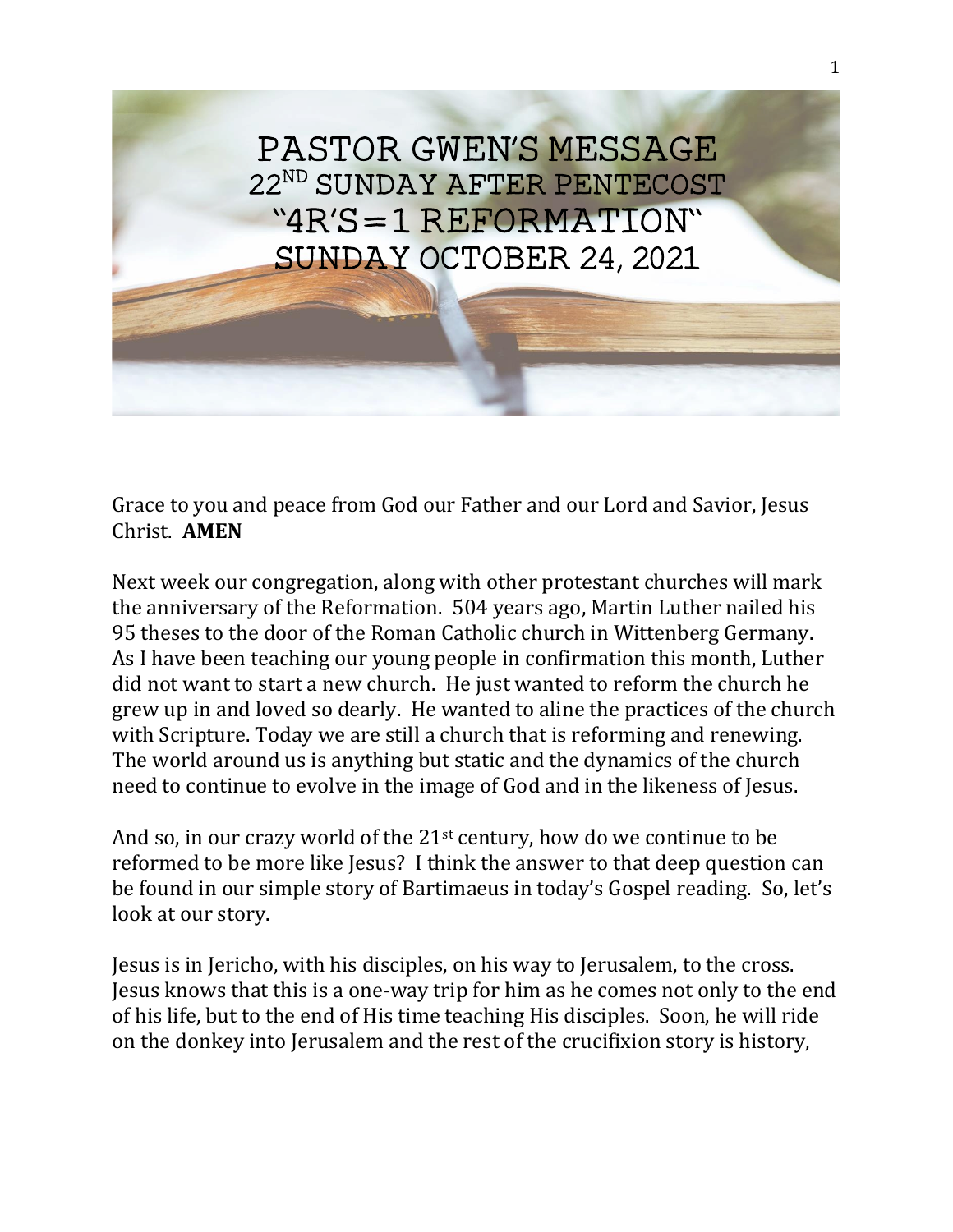one we know well. But this story about Bartimaeus can be overlooked by those of us who want to hurry on to the three days and Easter morning.

Jesus in Jericho, even among the crowded streets, hears Bartimaeus cry for mercy. "Jesus, son of David, have mercy on me!" This cry causes Jesus to stop. He then calls for the blind Bartimaeus to be brought to him. Jesus then asked, "What do you want me to do for you?" The big question gets a resounding answer, "My teacher, let me see again." Jesus grants his wish as he says, "your faith has made you well." Immediately, the blind beggar can see again. Bartimaeus then follows Jesus on to Jerusalem, never to be without sight again.

Well, that is simply the story of Bartimaeus. And I think in it we can see great reformation in this short story. We find what a few of my commentaries this week called the 4 R's. The first is for Repentance. Bartimaeus cried out to Jesus, "Lord have mercy on me." This declaration begins his reform. If he has sat silently on the side of the road, mostly likely, this encounter with Jesus would not have happened. Calling on Jesus in this way is a confession that he needs the grace of God in his life. Son of David and teacher are names that signify that Jesus is someone special. And so Bartimaeus calls out to him with a contrite heart, a heart that needed healing, needed reformation. "Lord, have mercy" is his plea, his expression of repentance. A sentence that stuck with me this week was by the Rev Dr Roy Howard. He said, "The cry of genuine faith always rises above the clamor of the crowd." Our cry of faith in God was heard in this sanctuary this very morning in our Kyrie. Remember your response you sang back to me? "Lord, have mercy". Still today these words are our plea for pardon and help to reform our lives.

The second R is request. Bartimaeus' request was that he see again. He simply wanted his sight restored. And in his story, his sight was not only physical but also spiritual. He physically could not see, but he was spiritually made whole again so he could continue and follow Jesus.

This R for me is a tough one. What should we ask for? Why do I deserve a certain healing? Why do I even have the right to ask our Lord for such a thing? Am I good enough to receive such a blessing? Sound familiar I suspect. All too familiar for me in the last several months.

The third R is restoration. Jesus healed Bartimaeus and gave him his sight. He did not have to do anything but ask and believe. Restoration was his gift from Jesus. Some might want to get into the old Lutheran argument here of faith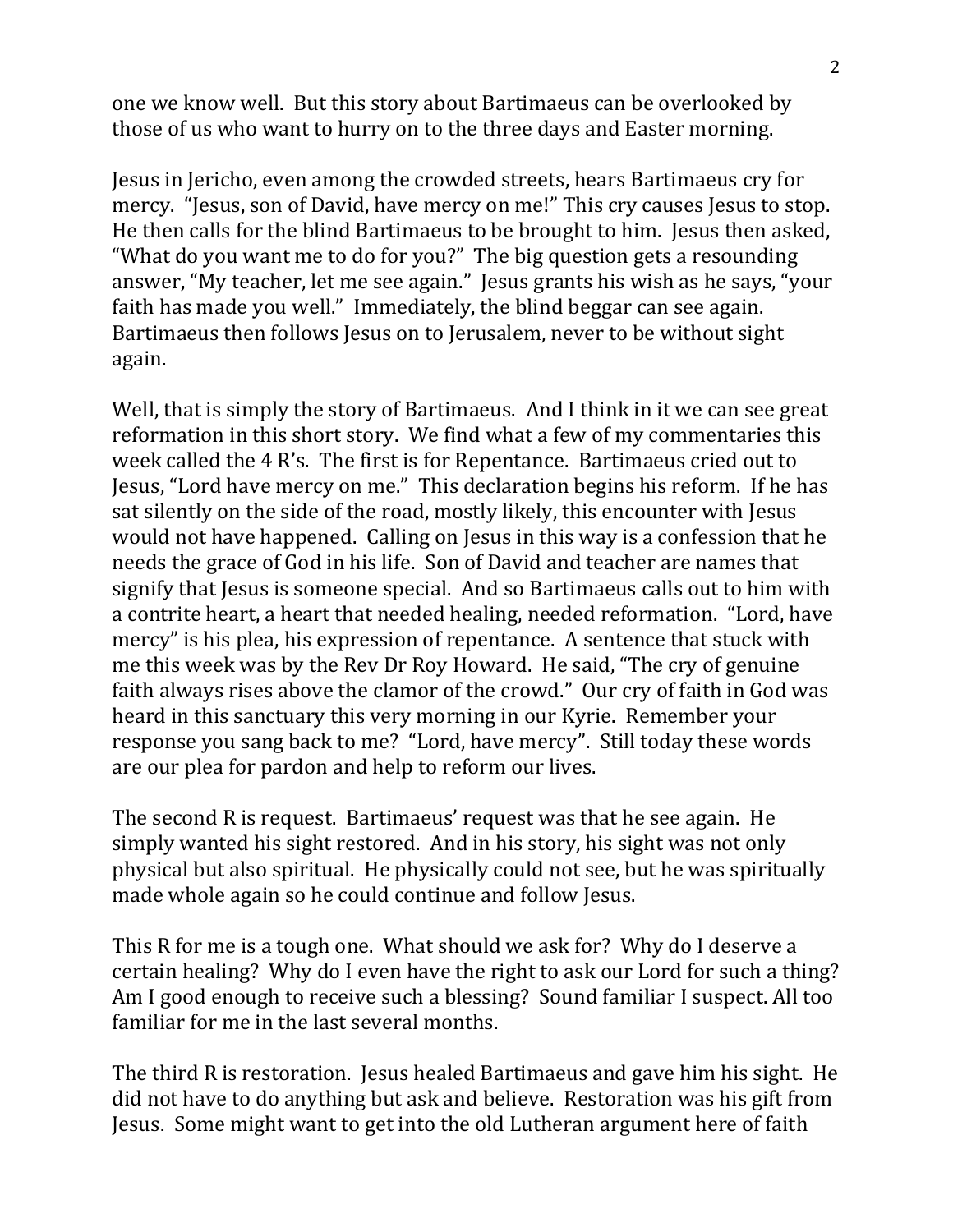verses works. But we might save that lesson for Reformation Sunday next week. When we ask God for forgiveness, we repent. That might mean asking God for help as we do some earthly things like make amends with the friend we harmed. Did you ever break a neighbor's window when you were a kid playing baseball in the street? Your parents probably made you go admit your deed, say you were sorry and maybe even pay for replacing the window. That is how our society looks at restoration. But for God, there is no requirement of repayment. For we know that we can never do enough, give enough, be enough to earn forgiveness and reformation from our great God. It is only by his grace we are restored; we are saved.

Our last R is also found in the Bartimaeus story. It is response. Bartimaeus followed Jesus on his way to Jerusalem, to the cross. With the new self-image Bartimaeus received, he chose to follow Jesus on his way. That is what makes the story of Bartimaeus so compelling. Jesus healed many people, even raised a few from the dead, but Bartimaeus was one of the few who responded by following Jesus. Think of it for a minute. Maybe that is one reason Bartimaeus was named in our story today. Peter's mother-in-law, Jairus' daughter, the woman bleeding for umpteen years, and others who were possessed by demons or were lepers barely stopped to say thank you, and certainly did not leave their lives behind and follow Jesus. I would like to think that Bartimaeus even was a witness to the resurrection as he went on to tell his story of how he had a new life in Jesus. In response to his healing, Bartimaeus devoted his life to Jesus.

I do think we would all be well served to give some thought to these 4 R's: Repentance, request, restoration, and response. What a great pattern for reformation. And it is offered to all of us. Christ wants to make us complete, to make us reformed, leaving our past behind and following Him.

This week I read a story told by Rev Will Willimon, an American Theologian and once Bishop of the United Methodist Church:

I was teaching a sixth grade Sunday school class, a wretched age, and was telling them, in as vivid detail as I knew how, of the arrest, trail, and crucifixion of Jesus, how the soldiers carried him away, how Pilate and the people conspired to do Jesus in. A hand went up.

"Yes, Bradford, what is it now?" "I wanna know where was the rest of them. . . .when things got rough for Jesus?" "The disciples? Oh they were long gone", I replied. "No, the rest of them", he persisted. "Whatever became of all them that he helped, the ones he healed? Now that they had two good legs to walk